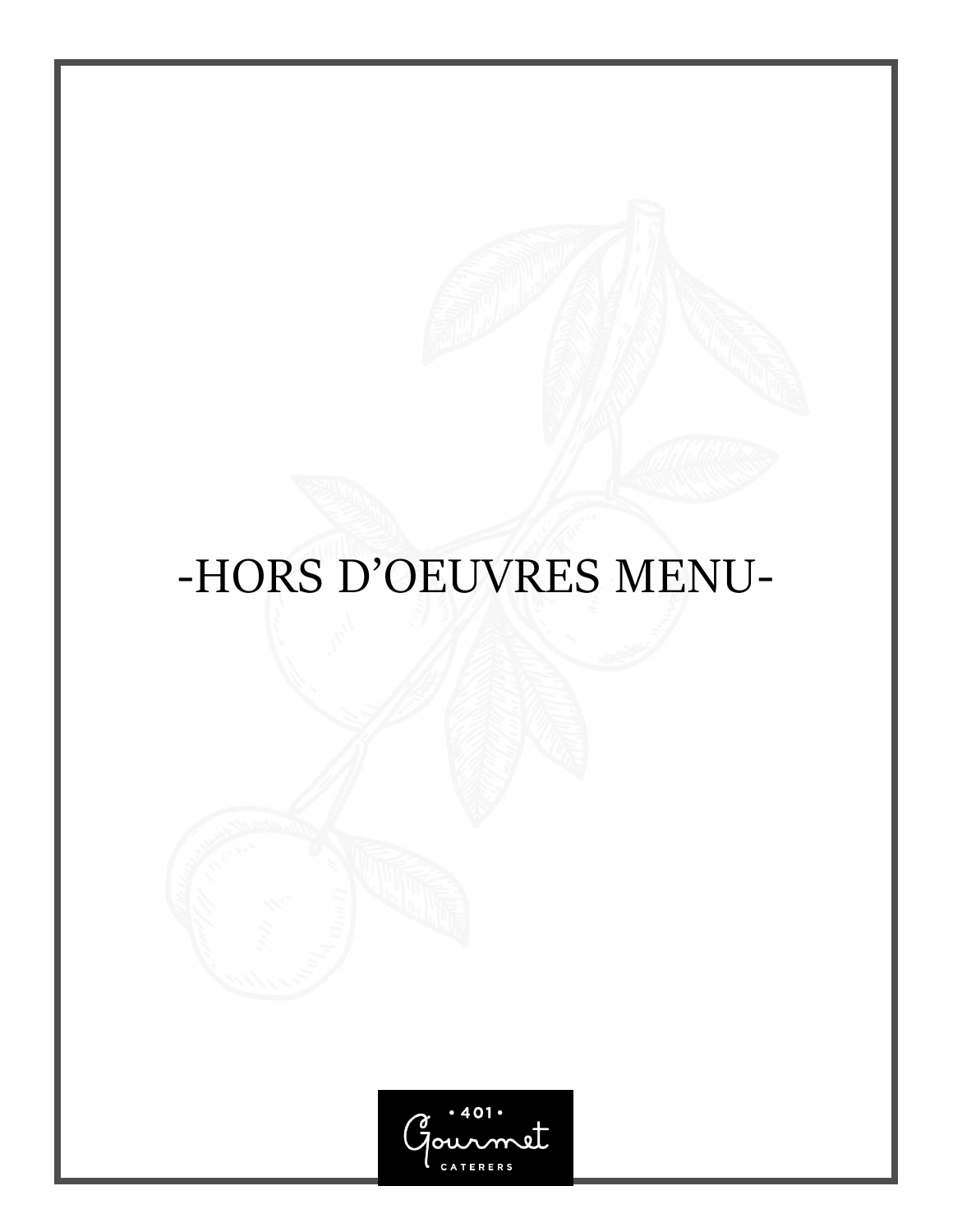#### **-PASSED HORS D' OEUVRES-**

#### **-From the Farm-**

#### **(Vegetarian)**

#### **Grilled Watermelon**

*Grilled watermelon, feta cheese, mint, basil, and local honey*

#### **Arancini**

*Deep fried risotto balls stuffed with mozzarella and served with house made* 

*marinara sauce* 

#### **Fried Goat Cheese with Honey**

*Fried goat cheese, fig jam, local honey, locally grown microgreens*

#### **Brie with Fig**

*Brie cheese and fig jam baked in mini phyllo cups*

#### **Bruschetta**

*Local tomatoes, basil, parmesan, extra virgin olive oil, served on crostini and* 

*Topped with balsamic glaze* 

#### **Wild Mushroom Phyllo**

*Creamy wild mushroom filling inside phyllo cups. Featuring mushrooms from* 

#### *RI Mushroom Company*

#### **Grilled Cheese & Tomato Soup**

*Miniature grilled cheese sandwiches served with tomato soup shooter*

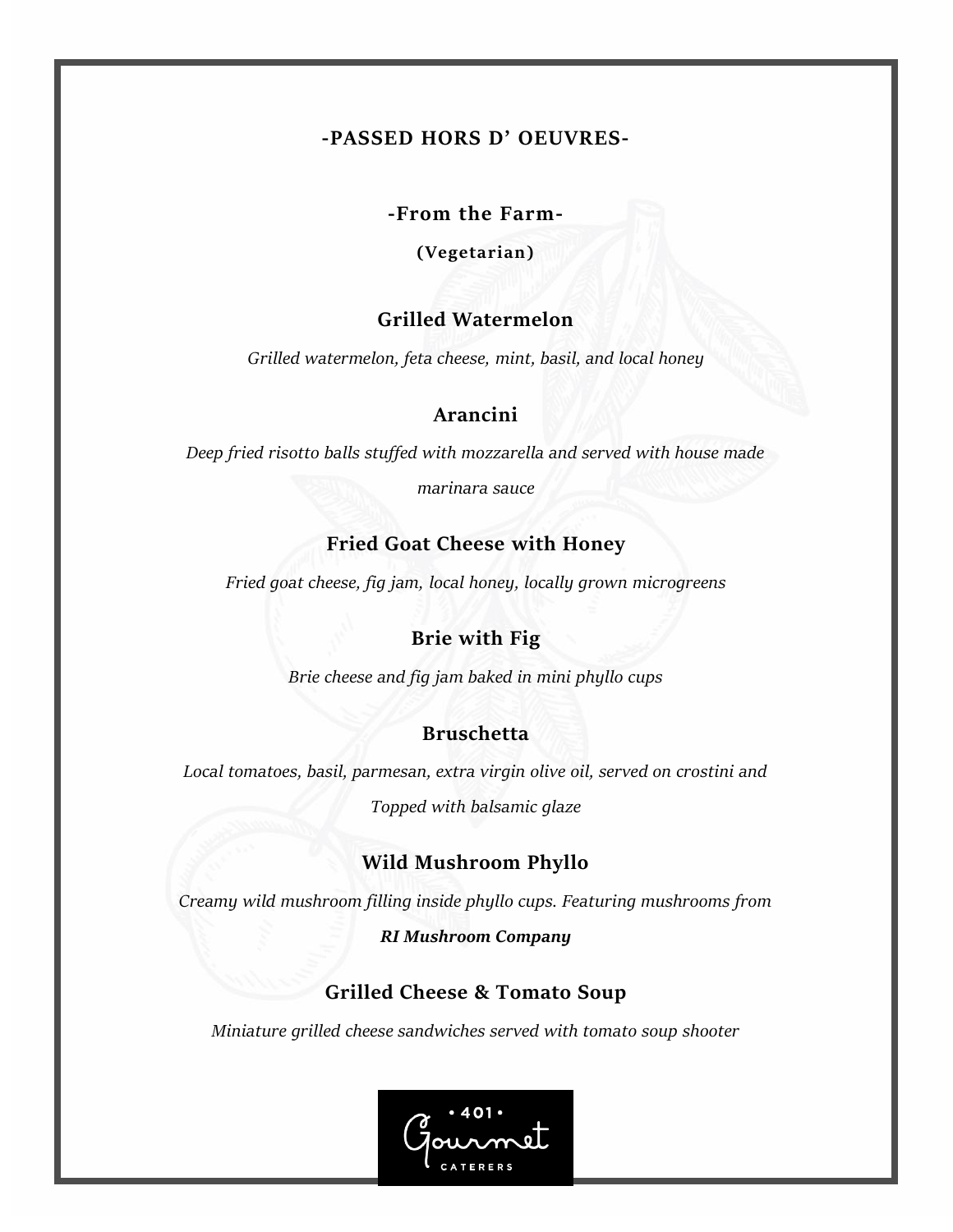#### *-***From the Land-**

## **Grilled Cheese**

*Miniature grilled cheese with sharp cheddar, bacon, and apricot jam*

## **Prosciutto Wrapped Fig**

*Fresh fig and arugula wrapped with prosciutto and topped with balsamic glaze*

## **Orange Glazed Duck**

*Sliced duck breast seared and glazed in orange* 

*Served on fried wonton* 

#### **Filet with Horseradish**

*Sliced filet served medium topped with horseradish crème*

*Served on crostini*

#### **Candied Bacon**

*Thick cut bacon candied in brown sugar and accented with black pepper*

## **Cheese Burger Sliders**

*Grass fed burgers, cheddar, lettuce, tomato, aioli, crispy fried onion strings*

*Served on classic slider buns* 

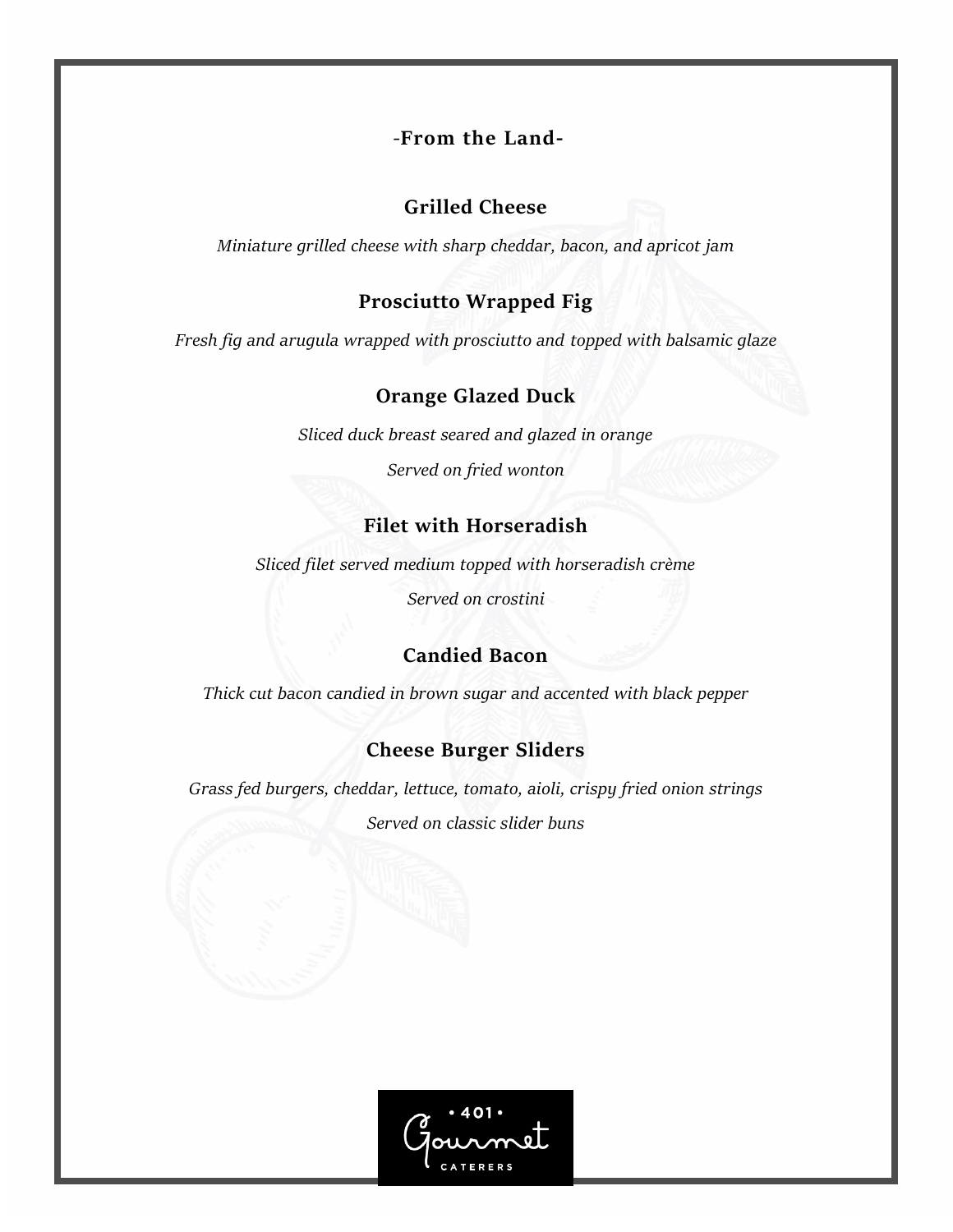## *-***From the Sea-**

#### **Ahi Tuna**

*Seared Ahi tuna, pickled ginger, wasabi crème, soy glaze and cucumber*

## **Crab Cakes**

*Miniature lump crab cakes pan fried, served with a duo of siracha and lemon aioli's*

## **Salmon Cakes**

*Miniature salmon cakes pan fried, served with a duo of siracha and lemon aioli's*

## **Scallops Wrapped in Bacon**

*Seared Connecticut caught sea scallops wrapped in bacon and roasted to perfection* 

## **Smoked Salmon**

*Smoked salmon, crème fraiche, dill, and capers served on house made crackers*

# **Shrimp Cocktail**

*Chilled poached jumbo shrimp served with cocktail sauce and lemon*

## **Panko Fried Shrimp**

*Panko crusted tail on shrimp, fried and served with soy ginger aioli* 

# **NE Clam Chowder & Clam Cakes**

*Miniature cups of classic New England clam chowder with fried clam cake*

## **Lobster Rolls**

*Mini grilled brioche rolls filled with classic lobster salad or hot buttered lobster*